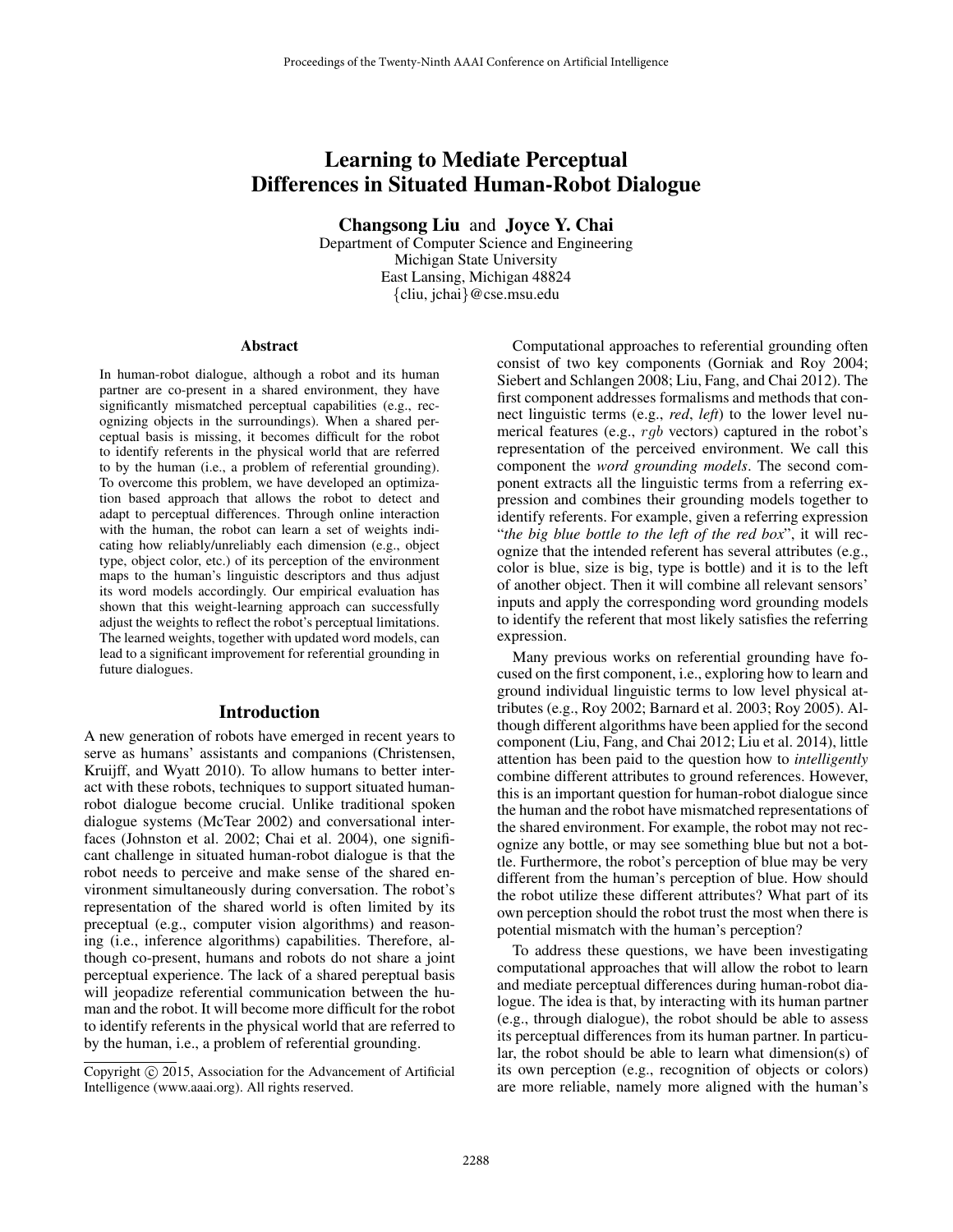perception reflected by the linguistic descriptions. To mediate the perceptual differences, the robot should use this selfassessment to update its internal models and further improve referential grounding in follow-up communication. Specifically, we have developed an optimization-based approach to efficiently learn a set of weights, which indicate how reliably/unreliably each dimension of the robot's perception of the environment maps to the human's linguistic descriptions. By simulating different types of mismatched perception, our empirical results have shown the weight-learning approach can successfully adjust the weights to reflect the robot's perceptual capabilities. In addition, the learned weights for specific linguistic terms (e.g., "red", "left") can further trigger automatic model updating for these words, which in turn leads to an improvement of referential grounding performance for future dialogues.

#### Related Work

Recent years have seen an increasing amount of work that grounds language to shared environment (Mooney 2008; Qu and Chai 2010; Chen and Mooney 2011; Tellex et al. 2011; Matuszek et al. 2012). Specifically, for grounding referring expressions to objects in the environment, different approaches have been developed (Gorniak and Roy 2004; 2007; Siebert and Schlangen 2008; DeVault and Stone 2009; Krishnamurthy and Kollar 2013). For example, Gorniak and Roy (2004) present an approach that grounds referring expressions to visual objects through semantic decomposition, using context free grammar that connects linguistic structures with underlying visual properties. To incorporate situational awareness, incremental approaches have been developed to prune interpretations which do not have corresponding visual referents in the environment (Scheutz et al. 2007; Kruijff et al. 2007). A recent work has developed an ontology to mediate different mental states between humans and robots (Lemaignan et al. 2012). In our previous work, we have incorporated collaborative discourse into referential grounding to mediate perceptual differences between humans and agents (Liu et al. 2013).

Most of these previous works have focused on how to connect the linguistic descriptions with the lower level physical attributes in referential grounding. In this paper, we address language grounding from a different angle. We focus on automatic assessing and adapting existing word grounding models by learning a set of informative weights from dialogues between humans and robots.

## Method

## Referential Grounding through Graph-Matching

We use *Attributed Relational Graph (ARG)* (Tsai and Fu 1979) to model the discourse of situated dialogue and the perceived environment. An ARG is a directed graph

$$
G = (X, E) \tag{1}
$$

in which

 $X = \{x_m \mid m = 1, \ldots, M\}$  is a set of M *nodes*;  $E = \{e_i = (x_t, x_h)_i \mid i = 1, \dots, I; x_t \in X; x_h \in X\}$  is a set of I *edges*, i.e., each edge is a pair of two nodes.

To store useful information, we further attach a set of *attributes*  $\{v_a \mid a = 1, \ldots, A\}$  to each node and each edge. The attributes of a node are used to represent object-specific properties, such as object-class (or type), color, and size. And the attributes of an edge are used to represent binary relations (e.g., spatial relations) between objects. For example, a node can be assigned a set of attributes as

$$
\{v_1 = 'Apple', v_2 = 'Big', v_3 = 'Red'\}
$$

which specifies its type, size, and color.

Using the ARG representation, we can create a *dialogue graph* to represent the linguistic information gathered from the dialogue, and a *vision graph* to represent the perceived environment. The nodes in the dialogue graph correspond to the linguistic entities described in the dialogue, and the nodes in the vision graph correspond to the physical objects perceived from the environment. We use  $G = (X, E)$  and  $G' = (X', E')$  to denote the dialogue graph and the vision graph, respectively. A *matching* (denoted as Θ) between G and  $G'$  is to map each node in  $\tilde{G}$  to a corresponding node in  $G'$ , formally defined as:

$$
\Theta = \{(x_m, x'_n) \mid x_m \in X; x'_n \in X'\}
$$
 (2)

We further define the *compatibility function* of a matching Θ as

$$
f(\Theta) = \sum_{x_m \in X} f_X(x_m, x'_n) + \sum_{e_i \in E} f_E(e_i, e'_j)
$$
 (3)

where  $x'_n/e'_j$  is the corresponding node/edge of  $x_m/e_i$  according to  $\Theta$ . Then the optimal matching between G and G' is the one with the highest compatibility score:

$$
\Theta^* = \underset{\Theta}{\arg\max} f(\Theta) \tag{4}
$$

Unfortunately, finding the optimal matching between two graphs is a NP-hard problem. Thus we use a beam search algorithm (e.g., in (Cesar Jr et al. 2005)) to keep tractability.

#### Word Grounding Models

To compute  $f(\Theta)$ , we need to further define  $f_{\rm X}(x_m, x'_n)$ and  $f_{\rm E}\left(e_i, e'_j\right)$ , i.e., the compatibility of a matched pair of nodes/edges. This is based on the attributes assigned to the pair of nodes/edges:

$$
f_{\mathcal{X}}\left(x_m, x'_n\right) = \frac{1}{A} \sum_a \alpha_a \, f_a\left(v_a, v'_a\right) \tag{5}
$$

$$
f_{\rm E}\left(e_i, e'_j\right) = \frac{1}{B} \sum_b \beta_b \, f_b\left(v_b, v'_b\right) \tag{6}
$$

in which  $f_a(v_a, v'_a)$  and  $f_b(v_b, v'_b)$  are what we call the "*word grounding models*" for the a-th node attribute and the b-th edge attribute, respectively. The input  $(v, v')$  is a pair of values on the same attribute, of which  $v$  is a linguistic value (i.e., a word) from the dialogue graph and  $v'$  is the corresponding visual feature from the vision graph. For example, some commonly used attributes and their typical values are shown in Table 1. The output of a word grounding model is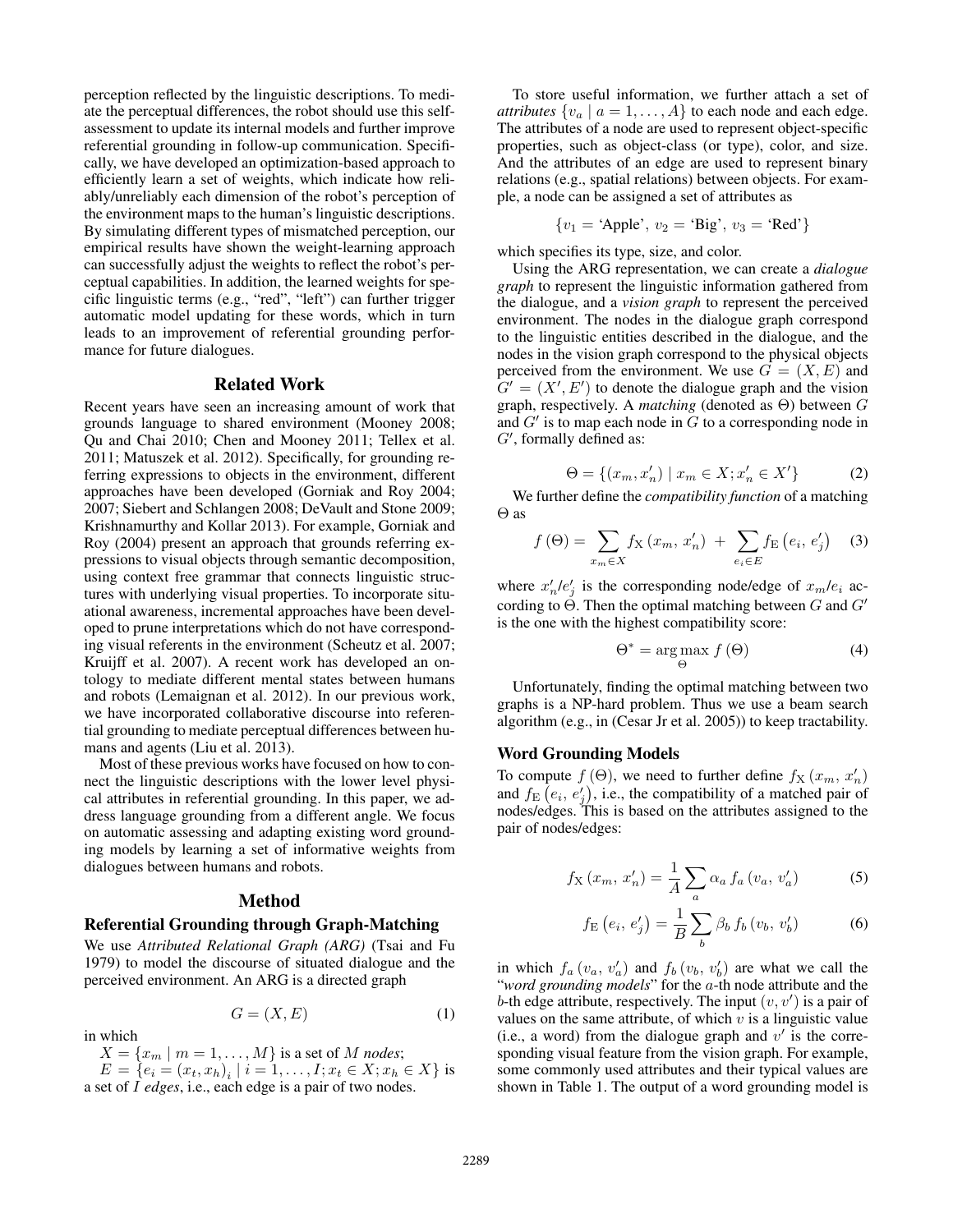|                         | Dialogue graph | <i>Vision graph</i>              |
|-------------------------|----------------|----------------------------------|
| Type                    | "apple"        | recognized type,<br>e.g., "ball" |
| Color                   | "red"          | (r: 210, g: 12, b: 90)           |
| <i>Spatial relation</i> | "left"         | (x:300, y:600)                   |

Table 1: Examples of commonly used attributes

a real number in the range of [0, 1], which can be interpreted as a measurement of the compatibility between word  $v$  and visual feature  $v'$ .

As mentioned earlier, rather than learning word grounding models, the focus of this paper is to learn a set of weights to reflect the reliability of existing word grounding models (such as the learned models in (Roy 2002)). Thus, we define  $\alpha_a \in [0, 1]$  and  $\beta_b \in [0, 1]$  as the *weights* for the *a*-th node attribute and the b-th edge attribute, respectively. The weight of an attribute represents the reliability of the word grounding models associated with this attribute. For example, if object recognition is deemed not reliable, then a lower weight should be assigned to the *type* attribute.

#### Learning Weights through Optimization

The graph-matching algorithm relies on all these attributes to find out proper matchings and filter improper ones. Importantly, because the robot can have different capabilities in perceiving these different attributes, and linguistic referring expressions associated with different attributes can also have different levels of ambiguities, different attributes then should not always be treated equally. Thus we develop an optimization based approach to automatically acquire a set of weights based on the matching hypotheses and the ground-truth matching, which can be provided through confirmation sub-dialogue during real-time interaction.

The weights (i.e.,  $\alpha_a$  and  $\beta_b$ ) are the "variables" that we aim to adjust, and our general objective is to maximize the reference grounding performance. We represent all the weights using a vector w:

$$
\mathbf{w} = [\alpha_1, \dots, \alpha_A, \beta_1, \dots, \beta_B]^T = [w_1, \dots, w_K]^T \quad (7)
$$

i.e.,  $w_1 = \alpha_1, ..., w_A = \alpha_A, w_{A+1} = \beta_1, ..., w_K = \beta_B$ and  $K = A + B$ .

For a given matching  $\Theta$ , its compatibility score  $f(\Theta)$  then becomes a linear function of w as:

 $f(\Theta) = f_{\Theta}(\mathbf{w}) = \mathbf{P}_{\Theta}^T \mathbf{w}$  (8)

where

$$
\mathbf{P}_{\Theta}=\left[\,P_1,\ldots,P_K\,\right]^T
$$

is a vector of "coefficients" that are computed from the given Θ and predefined word grounding models.

Given two graphs G and G', suppose  $\hat{\Theta}$  is the groundtruth matching, and  $\Theta_1, \Theta_2, \dots, \Theta_H$  are the top-H matching hypotheses (i.e.,  $\Theta_1$  is the top-1 hypothesis and so forth) generated using an initial weights vector  $w_0$ . If  $\Theta_1 \neq \hat{\Theta}$ , we can try to find a new w that may lead to a better matching outcome. This can be formulated into an optimization problem as:



Figure 1: An example of the experiment setup

$$
\max_{\mathbf{w}, \varepsilon} \mathbf{P}_{\hat{\Theta}}^T \mathbf{w} - C \sum_{h=1}^H \varepsilon_h
$$
\ns.t.  
\n
$$
\mathbf{P}_{\Theta_1}^T \mathbf{w} - \mathbf{P}_{\hat{\Theta}}^T \mathbf{w} \le \varepsilon_1, \varepsilon_1 \ge 0
$$
\n
$$
\vdots
$$
\n
$$
\mathbf{P}_{\Theta_H}^T \mathbf{w} - \mathbf{P}_{\hat{\Theta}}^T \mathbf{w} \le \varepsilon_H, \varepsilon_H \ge 0
$$
\nand  
\n
$$
0 \le w_k \le 1, \text{ for all } k
$$
\n(9)

where  $\{\varepsilon\}$  is a set of "slack" variables to accommodate infeasible constraints and  $C$  is a penalizing factor to prevent large values of  $\varepsilon$ . The essence of this optimization scheme is to find a proper w, based on which the ground-truth matching can be ranked as high as possible among the matching hypotheses generated by the graph-matching algorithm. This now becomes a typical *linear programming* problem and can be solved efficiently using algorithms such as the Interior Point methods (Roos, Terlaky, and Vial 2006).

#### Empirical Evaluation

#### Data

To evaluate our weight-learning approach, we used the data collected from an earlier study that investigated collaborative efforts in human-robot dialogue (Chai et al. 2014). In that study, a human subject was instructed to play a set of object-naming games with a NAO robot, as shown in Figure 1. The human subject was given some secret names for several objects in the shared environment, and the task for the human was to communicate these secret names to the robot through dialogue. The NAO robot was equipped with fully automated components of computer vision, language understanding and dialogue management. We chose this object-naming task because it naturally led to dialogues focusing on referential communication (i.e., referring and grounding on the intended objects), as in the following example:

H1: The green cup is called Bill.

R1: OK, the green cup is Bill. (point to the inferred object)

H2: Do you see a car?

- R2: Yes, I see a car.
- H3: Do you see a blue can behind it?
- R3: I don't see a blue can. But I see a blue unknown object there. Is that the can you are talking about? (point to the inferred object)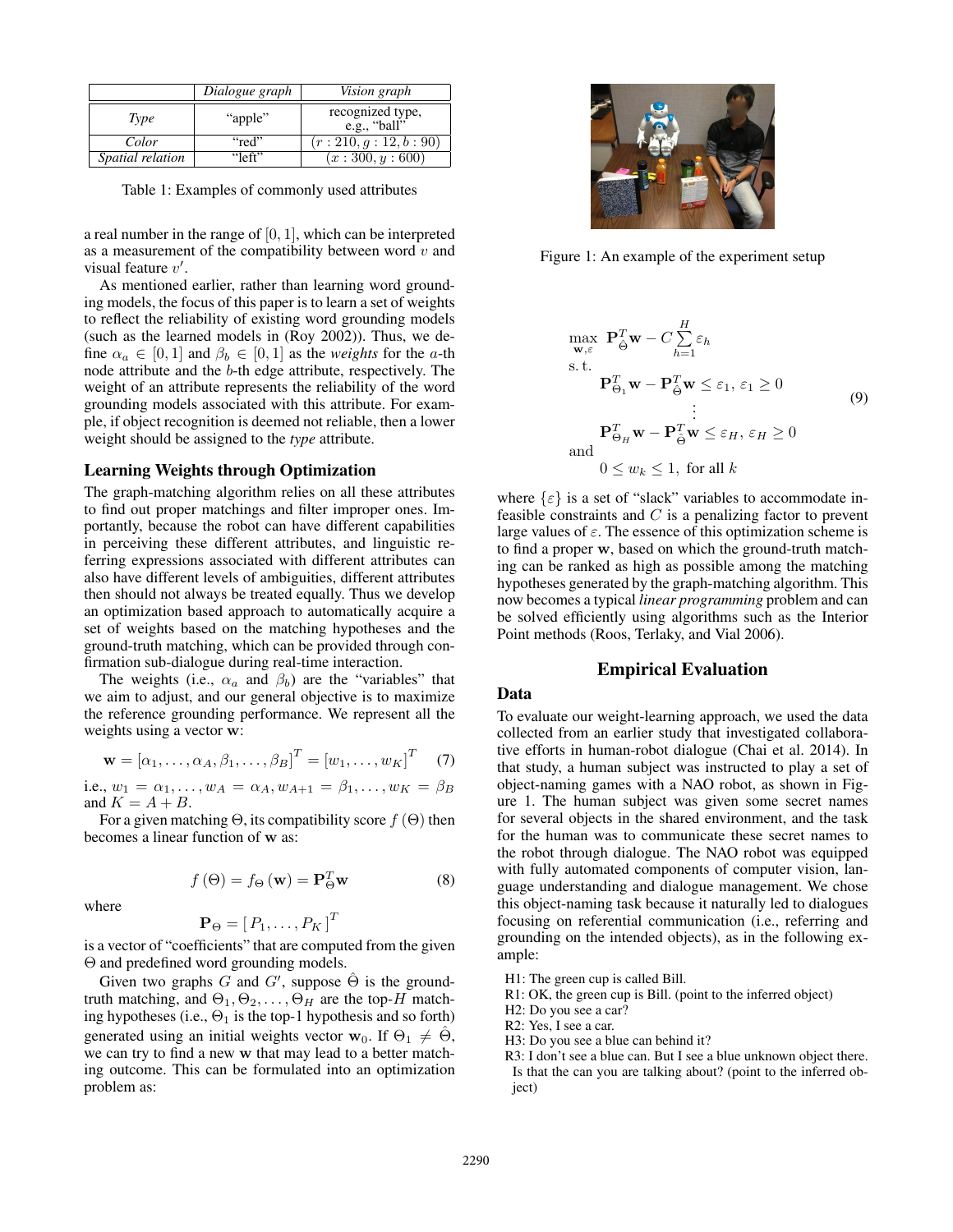|                    | I vne | Color | Spatial relation |
|--------------------|-------|-------|------------------|
| <b>Expressions</b> | 686   |       |                  |

Table 2: Number of expressions of the most commonly used attributes in the data

H4: Yes, it's called Mary. R4: Got it. The blue can is Mary.

One controlled condition in the experiments was to simulate different perceptual capabilities of the robot, which resulted in two levels of variations:

- High-Mismatch simulated the situation where the human and the robot had a high mismatch in their perceptions of the shared environment. The robot's objectrecognition error rate was manipulated to be very high, namely, a large portion (60% or 90%) of the objects were  $mis-recosnized.<sup>1</sup>$
- Low-Mismatch simulated the situation where the human and the robot had a low mismatch in their perceptions of the shared environment. The robot correctly recognized most of the objects, with only a small portion (10% or 30%) being mis-recognized.

Although the experiment was originally designed for a different purpose, it actually provides an ideal data set for evaluating our weight-learning approach. Since we currently do not address dialogue management, evaluating our algorithm only needs language inputs from the dialogue discourse and the corresponding visual environment. Furthermore, the systematic simulation of mismatched perceptions allows us to evaluate whether the weight-learning outcome is consistent with our expectation. For example, we would expect the learned weight for the attribute *type* to be smaller under the high-mismatch condition than under the lowmismatch condition. Before we present the results, we first briefly summarize the data.

There were a total of 147 dialogues collected from 24 human subjects. Among these dialogues, 73 were collected under the low-mismatch condition and 74 were under the highmismatch condition. For each dialogue, the robot's perception of the environment, such as the object-recognition results, the color of each object (represented as a  $rgb$  vector) and the position of each object (represented as  $x$  and  $y$  coordinates), were also logged. Table 2 shows the number of referring expressions for three most frequently described attributes in the data. The *type* (e.g. "the bottle") and *color* (e.g. "the red object") attributes were the most commonly used to describe the referents. Besides, *spatial relation* (e.g. "the object in the front", "the bottle is to the right of the box") is also commonly used.

## Weight-learning Results on Object-specific Attributes

We first applied the weight-learning approach on the two subsets of data (i.e., low-mismatch and high-mismatch) to see whether the expected weights can be learned. To make

|               | Type |      | Color   Spatial relation |
|---------------|------|------|--------------------------|
| Low-mismatch  | 0.87 | 0.97 | በ 97                     |
| High-mismatch | 0.45 | 0.9  |                          |

Table 3: The final weights learned after 20 training dialogues (averaged over 100 runs of simulation)

the evaluation more realistic, we further simulated an "online" learning scenario as the following: In each round of simulation, we randomly selected 20 dialogues as the training sequence. The weight-learning approach then went through these 20 dialogues one-by-one to learn and update the weights. More specifically, we first used the same language and vision processing system as in the data-collecting experiment (see (Chai et al. 2014) for more details) to build two graph representations, i.e., a language graph representing all the human subject's referring expressions and a vision graph representing the perceived environment. We then used the graph-matching algorithm to generate matching (i.e., referential grounding) hypotheses, and applied our weightlearning approach to learn a set of new weights<sup>2</sup>. With the learned new weights, we updated the current weights as:

$$
w_t = w_{t-1} + \gamma (w_{new} - w_{t-1})
$$

 $(\gamma$  is a step-size parameter set to be 0.5).

We started with uniform weights (i.e., all being 1), and repeated the weight learning process throughout the sequence of the selected 20 training dialogues. Table 3 summarizes the final learned weights on the low-mismatch and high-mismatch data after going through the 20 training dialogues<sup>3</sup>. As we can see in Table  $3$ , the most significant change from the low-mismatch condition to the highmismatch condition is the drop of the learned weight for the "type" attribute (0.87 vs. 0.45). This is consistent with the situation (i.e., low-mismatch vs. high-mismatch) from which the data was collected. To further demonstrate the weight-learning efficiency, we plotted the updated weight of the "type" attribute after each training dialogue, as shown in Figure 2(a). It shows that when the robot's objectrecognition was significantly mismatched with the human's perception (i.e, the high-mismatch condition), the weight for the "type" attribute quickly descended in the first 5 training dialogues, and after that it started to become stable and gradually converged to the final value.

Besides the type attribute, the learned weights of the other attributes also indicate how reliable they are for referential grounding. The color attribute appears to be a reliable information source here, i.e., the color perception and grounding models are compatible with human descriptions. The spatial relation attribute is less reliable. This is possibly due to the vagueness of spatial expressions themselves, since a spatial expression such as "object in the front" can often result in several objects that all conform with the description and thus difficult to resolve based on the spatial information alone.

<sup>&</sup>lt;sup>1</sup>These mis-recognized objects were randomly selected, and their object-recognition results were randomly assigned.

 $2$ To apply weight-learning, we assumed that the ground-truth matching of the current training dialogue is given.

<sup>&</sup>lt;sup>3</sup>We have run the simulation 100 times, and the weights shown in Table 3 are the average over the 100 runs.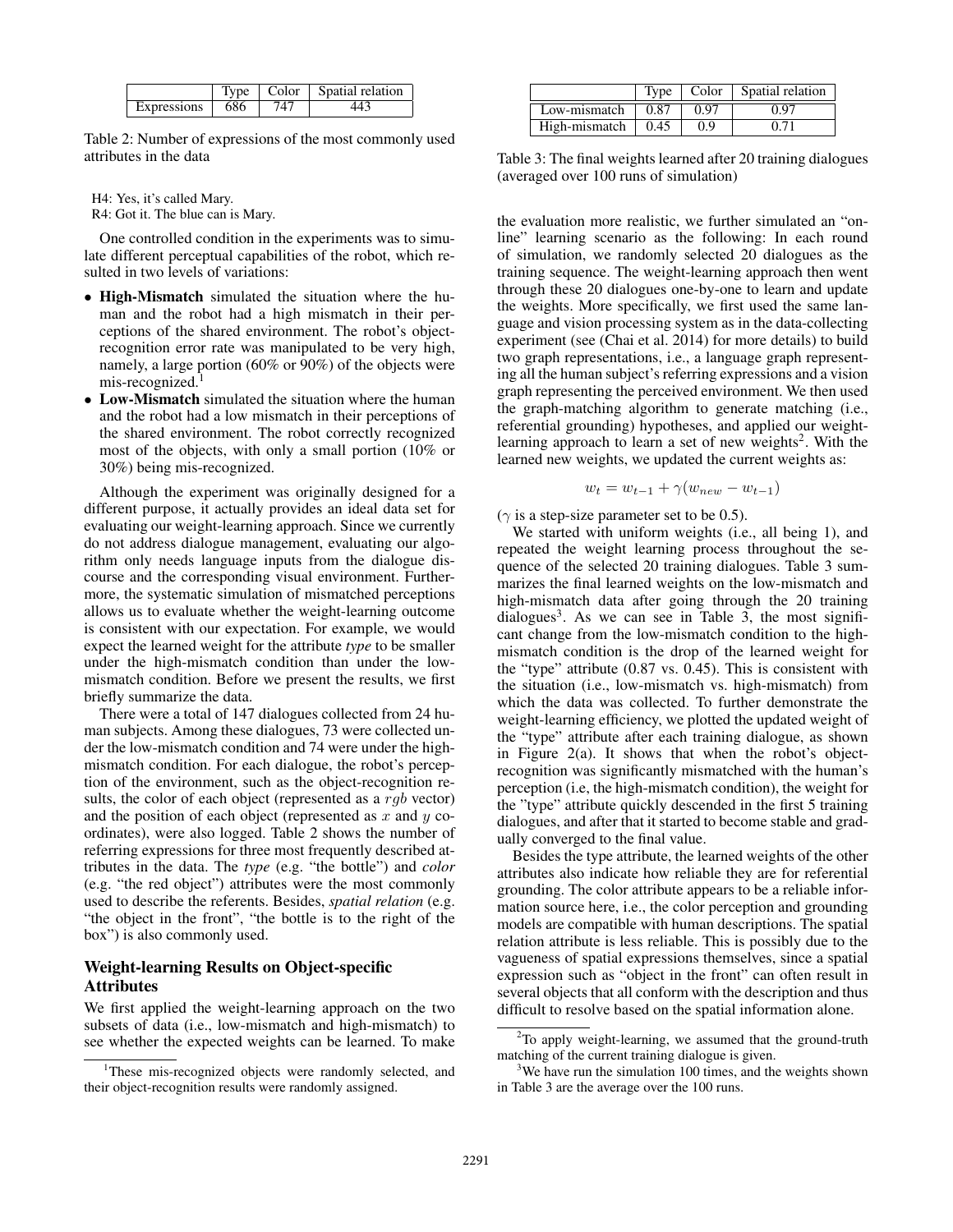

(a) Learned weights for the "type" attribute



(b) Referential grounding accuracies on the testing set by applying the learned weights

Figure 2: weight-learning and referential grounding results after each training dialogue (averaged over 100 runs)

These learned weights not only indicate the robot's perceptual capabilities, but can also improve the referential grounding accuracy when applied to subsequent dialogues. To demonstrate this, we used all the remaining dialogues (i.e., those not selected as training dialogues) as the testing set<sup>4</sup>. After each training dialogue, we applied the current learned weights to generate referential grounding results on all the testing dialogues. The results (averaged referential grounding accuracies on the testing dialogues) are shown in Figure 2(b). Under the low-mismatch situation, applying the learned weights does not change the grounding accuracy. This is because the learned weights are close to the initial value (i.e., 1.0) as all the attributes were reasonably reliable. Under the high-mismatch situation, using the learned weights can improve grounding accuracy by 9.4% (from 44.4% to 53.8%) within the first 5 training dialogues. After that the grounding accuracy stays stable since the learned weights also become stable as shown in Figure 2(a).

# Weight-learning Results at Word Level

Besides at the attribute level, it will be even more useful if the weights can be learned at a lower level, i.e., to learn a

| Color                    | orange | pink  | green | blue |
|--------------------------|--------|-------|-------|------|
| Without simulated errors | 0.92   | 0.95  | 0.9   | 0.95 |
| With simulated errors    | 0.47   | 0.59  | 0.88  | 0.97 |
| Spatial relation         | left   | right | front | back |
| Without simulated errors | 0.95   | 0.81  | 0.97  | 0.95 |
| With simulated errors    | 0.19   | 0.73  | 0.77  | 0.73 |

Table 4: Final learned weights for some common words of the two attributes after 20 training dialogues (averaged over 100 runs of simulation)

weight for each of the words that are used to describe an attribute. The learned weight then indicates the reliability of the robot's perception and/or grounding model on that specific word. For example, if the robot can learn that its perception of "red" is unreliable, it can then adjust the grounding model for this specific word accordingly.

To enable learning weights at the "word level", instead of assigning only one weight for an attribute (i.e., all the words that describe one attribute always share the same weight), we need to assign each word grounding model a unique weight. The same weight learning approach can then be applied to learn how well the robot's perception is aligned with the human's description for each specific word. To evaluate word level weight-learning, we again used systematic simulation of perceptual errors which allowed us to easily assess whether expected weights can be learned given the simulated situation. Specifically, we used the low-mismatch data<sup>5</sup> and modified the robot's perception to simulate some common errors that might happen in a real situation. The modifications we made were:

- For each object's perceived color (i.e., an  $rgb$  vector), we increased the intensity of the r and g channels (by  $100$ )<sup>6</sup> and decreased the intensity of the b channel (by 100). This was to simulate color-sensing error, e.g., due to environmental lighting noise or deficient color sensor.
- For each object's perceived position (i.e., x and y coordinates), we decreased the x coordinate (by 300 pixels)<sup>7</sup>. This was to simulate spatial-sensing error, e.g., due to misaligned perspectives between the robot and the human or deficient spatial sensor.

With these simulated perceptual errors, we then used the same online learning scenario to evaluate the effectiveness and efficiency of weight-learning at the word level. Table 4 summarizes the final learned weights of some common words of two attributes after going through 20 randomly selected training dialogues. In the table we also show the learned weights from the situation that no errors were simulated, so that the weights learned with simulated errors can be compared. As we can see from Table 4, there are clear correspondences between the learned weights and the simulated errors in the robot's perception:

<sup>4</sup>There are 53 and 54 testing dialogues for the low-mismatch and high-mismatch conditions, respectively.

<sup>&</sup>lt;sup>5</sup>Since the low-mismatch data contained few original errors, it would be easier to see the effect of simulated errors here.

<sup>&</sup>lt;sup>6</sup>The range of the intensity of each channel is from 0 to 255.

<sup>&</sup>lt;sup>7</sup>The size of the image produced by the robot's camera is  $1280 \times 960$  pixels.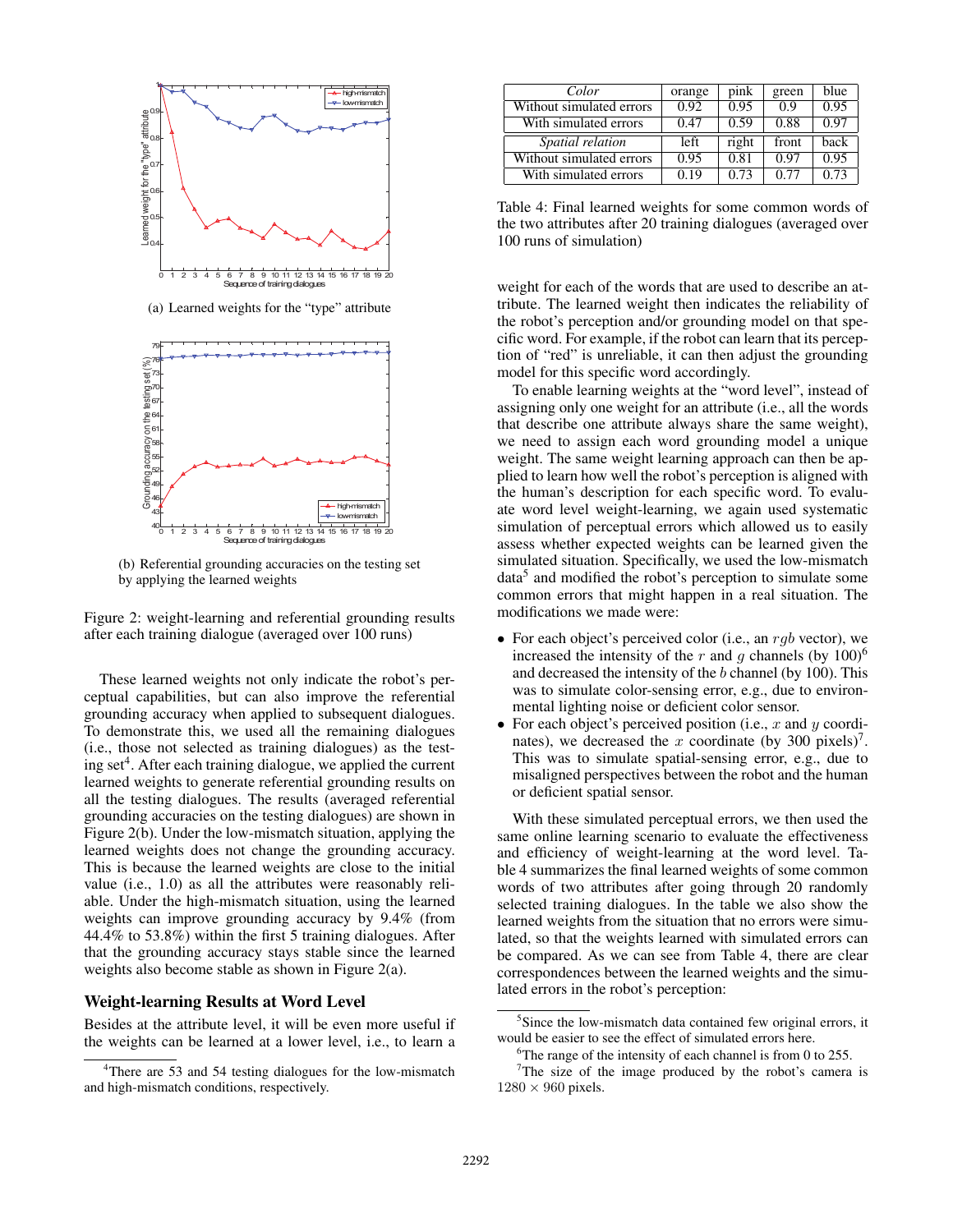

(a) Learned weights without model updat- (b) Learned weights with model updating (c) Referential grounding accuracies with ing model updating

Figure 3: word level weight-learning evaluation results after each training dialogue (averaged over 100 runs of simulation)

- For the "color" attribute, the learned weights indicate that the robot's grounding of "orange" and "pink" is affected by the simulated error of the inflated  $r$  and  $q$  channel intensities and the deflated b channel intensity.
- For the "spatial relation" attribute, the very low weight learned for "left" indicates the robot's problematic interpretation of this concept, which corresponds to the simulated error of shifting all the perceived objects to the left side.

These correspondences between the learned weights and the underlying perceptual errors again demonstrate that our weight-learning approach is capable of learning informative weights, which indicate how reliably the robot's perception maps onto the human's linguistic descriptions. For the efficiency of weight-learning at word level, Figure 3(a) shows the plots of updated weights for the words "orange", "pink", and "left", after each training dialogue during the online weight-learning process. It took only 5 training dialogues for the weight of "orange" to land on its final value. The weight of "pink" and "left" took some more training dialogues to reach the final value because they did not appear as often as the word "orange" in the data.

In a realistic setting, a more dynamic interaction and learning process would be expected. For example, the robot could adjust and improve its perceptual capabilities dynamically, based on the interaction with the human. Thus we further simulated one such dynamic process to see how our weight-learning responded to it. We still used the same data (i.e., low-mismatch data with simulated perceptual errors) and the online weight-learning process, but added a modelupdating process after the first 5 training dialogues. This was to simulate the scenario that the robot automatically started to adjust its language grounding models for the unreliable words with low weights.

Initially, the grounding models for color and spatial relation terms were all defined as Gaussian distributions over the corresponding visual features (Roy 2002). To update the grounding models for the two color words (i.e., "orange" and "pink"), we followed the online word model acquisition approach as described in (Fang, Liu, and Chai 2012), which essentially kept updating the mean of the Gaussian distribution by averaging out the old mean and the new observed values. In addition to updating model parameters, the underlying models can be adjusted as well. For instance, for the word "left", the robot can switch from the Gaussian model to the exponential decay function model as in (Regier and Carlson 2001).

Figure 3(b) shows the plots of learned weights for these three words with the model updating process. After adaptation, the weights for "orange", "pink", and "left" all become high values, indicating their grounding models became more consistent with the human's descriptions. We also evaluated referential grounding accuracy on the testing dialogues as we did earlier, but using both the updated models and weights after each training dialogue. As shown in Figure 3(c), referential grounding accuracy was improve by 10% (from 48.7% to 58.7%) with the updated models and weights, compared to the initial state of using the original models and uniform weights.

## Conclusion

As a step towards enabling robust and adaptive human-robot dialogue, this paper presents a weight-learning approach for mediating the visual perceptual differences between a robot and its human partner in referential communication. As demonstrated by the empirical evaluation results, our weight-learning approach is capable of learning informative weights that reflect the alignment or misalignment between the robot's visual perception and the human's linguistic description of the shared environment. The learned weights can be applied to referential grounding and/or word model learning algorithms to improve the referential grounding performance. They can also be utilized by referring expression generation algorithms (e.g., Fang et al. 2013; Fang, Doering, and Chai 2014) to facilitate referential communication between robots and humans. Our current evaluation is based on several simplifications, including the simulation of perceptual errors and the strong assumption that the correct grounding information can be provided to the robot through dialogue with a human. In our future work, we will conduct experiments on a robot engaged in real-time dialogue with a human. Additionally, we will evaluate our algorithm with